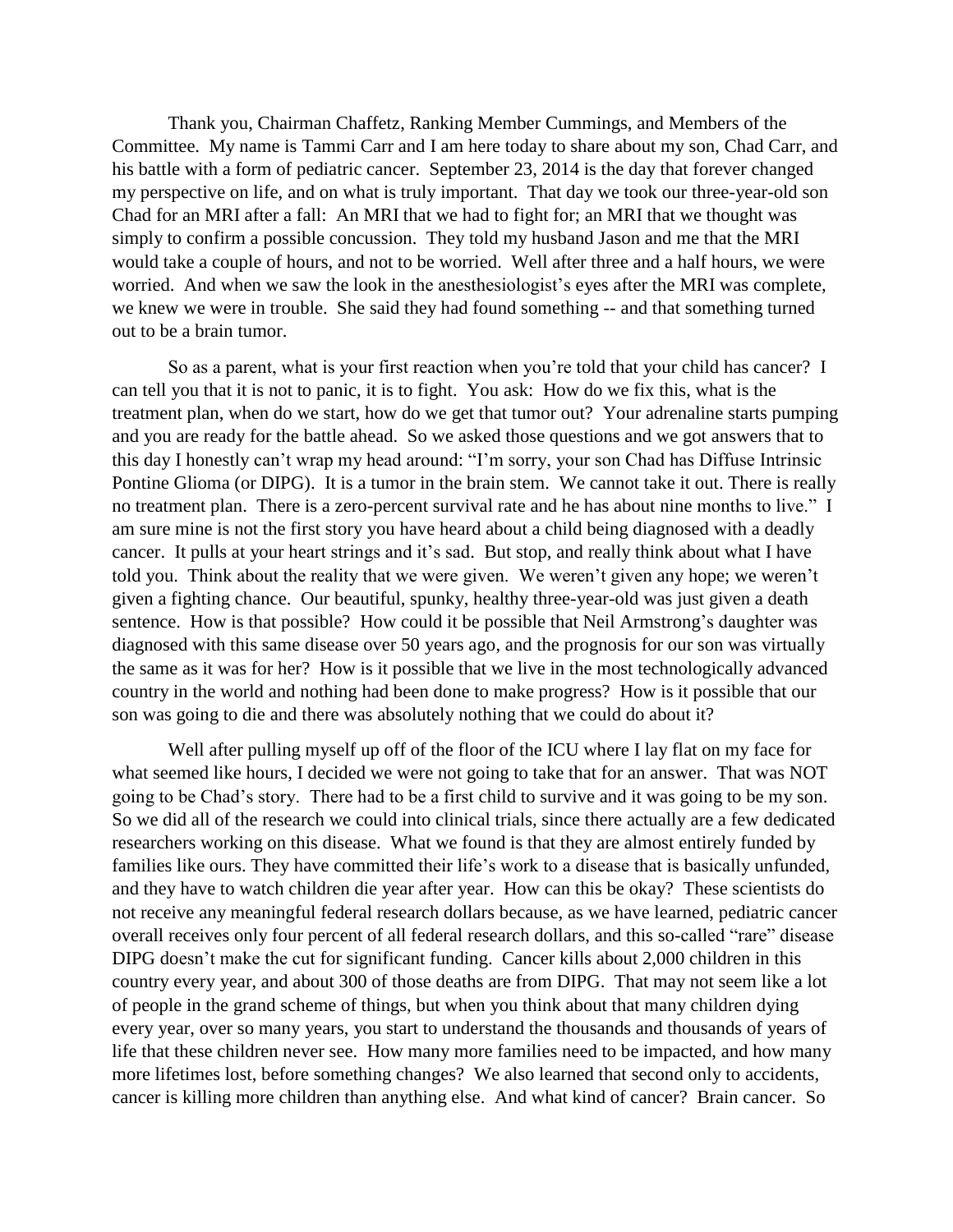why not focus on the hardest brain cancer to treat, the DIPG tumor that was slowly taking away Chad's ability to walk, talk, swallow, and ultimately to live? Surely if you make inroads with that most difficult type of tumor, wouldn't that open up the flood gates for the more treatable tumors? That made sense to us. So while we were in the midst of the fight for our child's life, we started the ChadTough Foundation to honor the toughest kid we knew, and to become part of that change. We are proud to work alongside of other foundations and families who are similarly driven to make a difference to children who are facing DIPG.

We created many memories as a family during Chad's battle. Chad spent every possible moment with his brothers CJ and Tommy, who are here today and who he loved with every ounce of his being. And we shared our story with anyone who would listen. We pushed Chad's physicians to think outside of the box, and fought as hard as we could. We refused to give up. Unfortunately, after fighting for 14 months, our son Chad took his final breath on November 23, 2015. That is a moment I relive over and over in my head. It is something I think about every day, and likely will for the rest of my life. It is a moment that no parent should ever have to go through. It is a moment that I would not wish on my worst enemy. But we are doing our best to survive. And we live each day trying to honor Chad and all of the other DIPG Angels.

The ChadTough Foundation raised over 1.5 million dollars in 2016 for DIPG research in honor of our son. Today our family is more focused than ever on being part of making progress against this disease, but it is just a drop in the bucket of what is really needed. Families who have lived a reality that no parent or grandparent or sibling would ever want to know should not be alone in this fight. And believe me, this can become reality for anyone. We sure never thought it would happen to us. No one knows who it will be today or tomorrow.

When I hear about potential cuts to the National Institutes of Health (NIH), it honestly hits me right in the gut. There have been such great strides made around pediatric cancers such as leukemia because bright minds were asked to focus on treatments and they were given the resources necessary to do so. Pediatric leukemia — which was once considered a rare disease and, 40 years ago, had a ten percent survival rate  $-$  now has a survival rate of nearly 90 percent. Chemotherapy was developed as a result of pediatric leukemia research. To think that the relatively small, four-percent research bucket for pediatric cancer research might be getting even smaller? The proposed eighteen-percent cut to the NIH budget would be devastating to all pediatric diseases, but especially so to rare diseases such as DIPG, and at a time when there has finally been some momentum and discoveries made about the genetic makeup of DIPG tumors. In the last five years, we have seen explosive advancements in genomic data and other tools for cancer researchers to open up the battle against the most challenging and deadly pediatric cancers. Without federal funding, we very quickly lose ground in the battle.

Federal funding is critical to recruiting the best and brightest scientists into pediatric cancer research, and no amount of fundraising by family foundations can replace that. These scientists are already choosing to take pay cuts to do research instead of seeking more lucrative private practice or industry jobs. Foundation fundraising may help to increase the pace of research, but NIH funding establishes the baseline to ensure that the research is pursued in the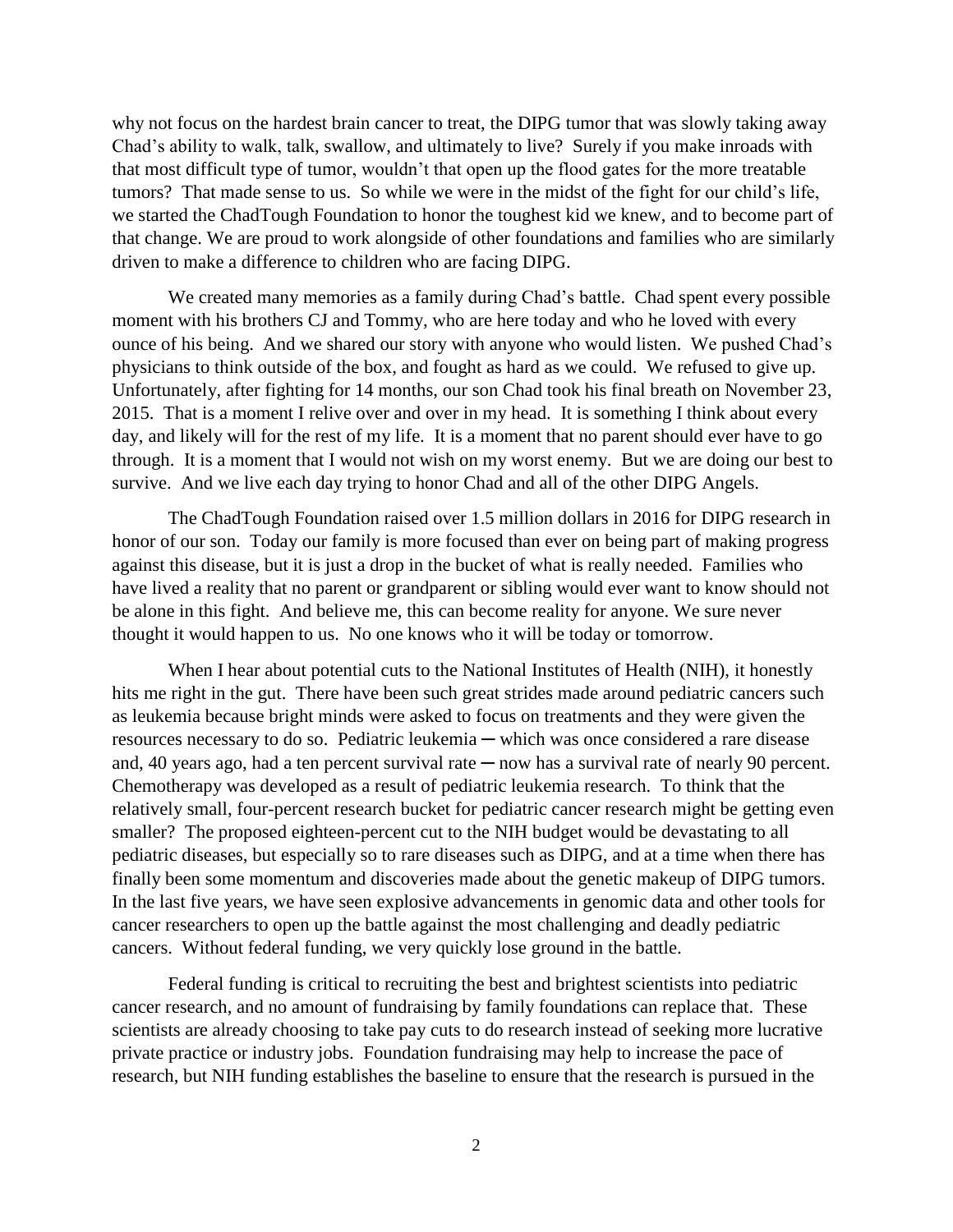first place. If NIH funding is reduced, it will stifle progress for some of the most vulnerable people in our country who face devastating diseases like DIPG.

I ask that when you consider the proposed cuts to the NIH budget you think about my son Chad and all of the other children who were not given a fighting chance. You picture his face and you think about what might have been. Our family and others like ours will continue to work tirelessly in this fight, but we cannot do it alone. Without additional funding for research, children facing diseases such as DIPG will continue to have no hope for long term survival. That is not a future we can accept; for these children, it is no future at all. Our children deserve more. We must do better.

Thank you, again, for the opportunity to speak to you today. I would be happy to answer any of the Committee's questions.